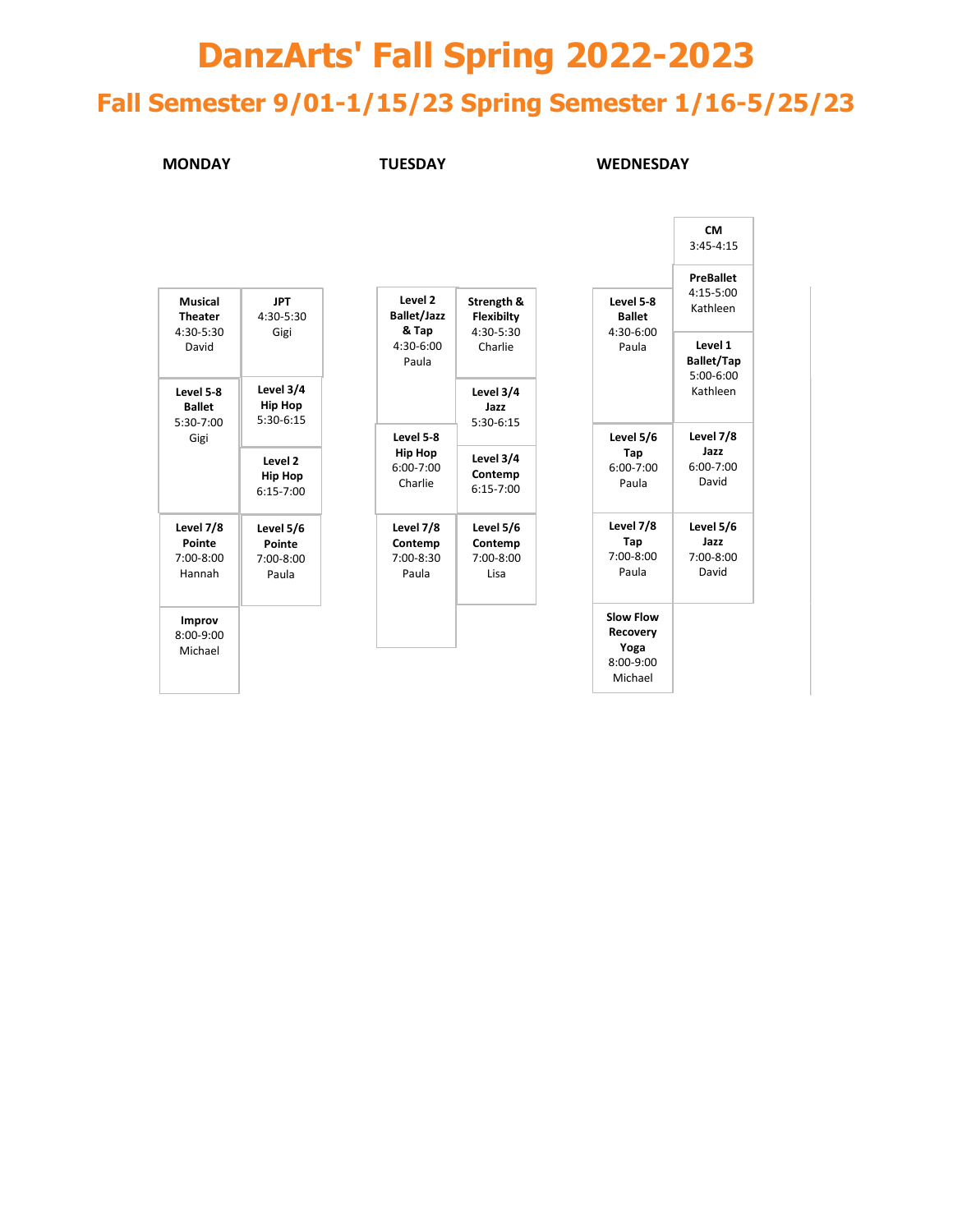## **DanzArts' Fall Spring 2022-2023**

### **Fall Semester 9/01-1/15/23 Spring Semester 1/16-5/25/23**

#### **THURSDAY FRIDAY SATURDAY SUNDAY**

**Level 5-8 Ballet**

| <b>SPT</b><br>$4:30-5:30$<br>Gigi          | Level 1<br><b>Ballet/Tap</b><br>$4:30-5:30$<br>Paula |
|--------------------------------------------|------------------------------------------------------|
| Level 7/8                                  | Level 5/6                                            |
| <b>Ballet</b>                              | <b>Ballet</b>                                        |
| 5:30-7:00                                  | 5:30-7:00                                            |
| <b>Brooke</b>                              | Paula                                                |
| Level 7/8                                  | Level 5/6                                            |
| Pointe                                     | Pointe                                               |
| 7:00-8:00                                  | $7:00-8:00$                                          |
| <b>Brooke</b>                              | Paula                                                |
| Broadway<br>Jazz<br>$8:00-9:00$<br>Michael |                                                      |

| Level 3/4<br><b>Ballet</b><br>4:30-5:45<br>Paula                  | <b>Pilates for</b><br>Dancers<br>4:45-5:45<br>Alissa |
|-------------------------------------------------------------------|------------------------------------------------------|
| Level 5-8<br><b>Ballet</b><br>$5:45 - 7:15$<br>Paula              | Level 3/4<br>Tap<br>$5:45-6:30$                      |
| Level 5-8<br>Muller<br><b>Technique</b><br>$7:15-8:45$<br>Michael |                                                      |

|                                                                             |                                                             |  | 9:00-10:30                                           |                                      |
|-----------------------------------------------------------------------------|-------------------------------------------------------------|--|------------------------------------------------------|--------------------------------------|
| Level 3/4<br><b>Ballet</b><br>4:30-5:45<br>Paula                            | <b>Pilates for</b><br><b>Dancers</b><br>4:45-5:45<br>Alissa |  | <b>Brooke</b>                                        |                                      |
| Level 5-8                                                                   | Level 3/4                                                   |  | Pointe &<br><b>Variations</b><br>$10:30-$            | <b>CM</b><br>10:30-11                |
| <b>Ballet</b><br>5:45-7:15<br>Paula                                         | Tap<br>5:45-6:30                                            |  | 11:30<br><b>Brooke</b>                               | <b>Pre Ballet</b><br>11:00-<br>11:45 |
|                                                                             |                                                             |  | Level 2<br><b>Ballet/Jazz</b><br>& Tap<br>11:30-1:00 | Level 1<br><b>Ballet/Tap</b>         |
| Level 5-8<br><b>Muller</b><br><b>Technique</b><br>7:15-8:45<br>$8.81 - 1.7$ |                                                             |  | <b>Brooke</b>                                        | 11:45-<br>12:45<br>Kathleen          |

| Yoga for<br>Dancers<br>9:00-10:00<br>Michael                                     |
|----------------------------------------------------------------------------------|
| Adv<br>Beg/Int<br>Teen &<br>Adult<br><b>Ballet</b><br>10:00-<br>11:30<br>Michael |
|                                                                                  |

**Contemp Jazz Fusion**  Noon-1:30 Michael